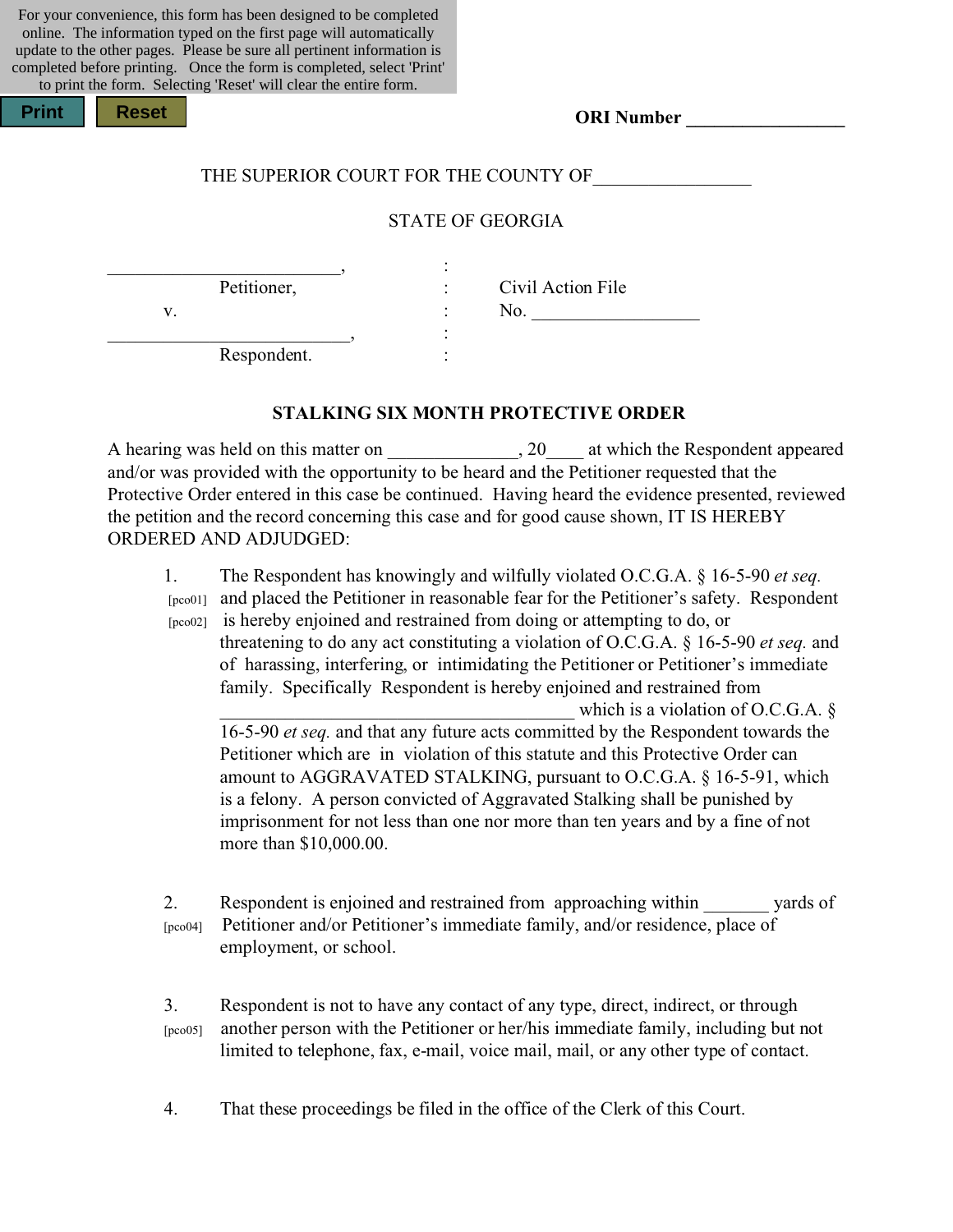## CIVIL ACTION FILE NO. \_\_\_\_\_\_\_\_\_\_\_\_\_\_\_\_\_\_\_\_

- 5. This Order shall remain in effect for six (6) months from this date. This Order expires on  $\_\_\_\_\_$ , 20 $\_\_\_\_\_\_\_\_$
- 6. That this Order applies in every county throughout the state and it shall be the duty of every court and every law enforcement official to enforce and carry out the provisions of this Order pursuant to O.C.G.A. §§ 16-5-94(e) and 19-13-4(d). Law Enforcement may use their arrest powers pursuant to O.C.G.A. §§ 16-5-91 and 17- 4-20 to enforce the terms of this Order.
- 7. That this Court determined that it had jurisdiction over the parties and the subject matter under the laws of the State of Georgia and Respondent received reasonable notice and had the opportunity to be heard before this Order was issued sufficient to protect the Respondent's due process rights and this Order shall be presumed valid and pursuant to18 U.S.C. § 2265(a) shall be accorded **full faith and credit** by any other state or local jurisdiction and shall be enforced as if an Order of the enforcing state or jurisdiction.

## *ONLY the following that are initialed by the JUDGE shall apply:*

- \_\_\_\_ 8. Respondent is to receive appropriate psychiatric or psychological services.
- 9. Petitioner is awarded costs and attorney fees in the amount of  $\qquad \qquad$ .
- 10. Petitioner/protected party is either a spouse, former spouse, parent of a [pco07] common child, Petitioner's child, child of Respondent, cohabitates or has cohabited with Respondent and qualifies for 18 U.S.C. § 922(g).

SO ORDERED this  $\rule{1em}{0.15mm}$  day of  $\rrule{1.5mm}{0.15mm}$ , 20 $\rule{1.5mm}$ .

JUDGE, SUPERIOR COURT  $County$  $\overline{\phantom{a}}$  , and the set of the set of the set of the set of the set of the set of the set of the set of the set of the set of the set of the set of the set of the set of the set of the set of the set of the set of the s

\_\_\_\_\_\_\_\_\_\_\_\_\_\_\_\_\_\_\_\_\_\_\_\_

Print or stamp Judge's name

## **Violation of the above Order may be punishable by arrest.**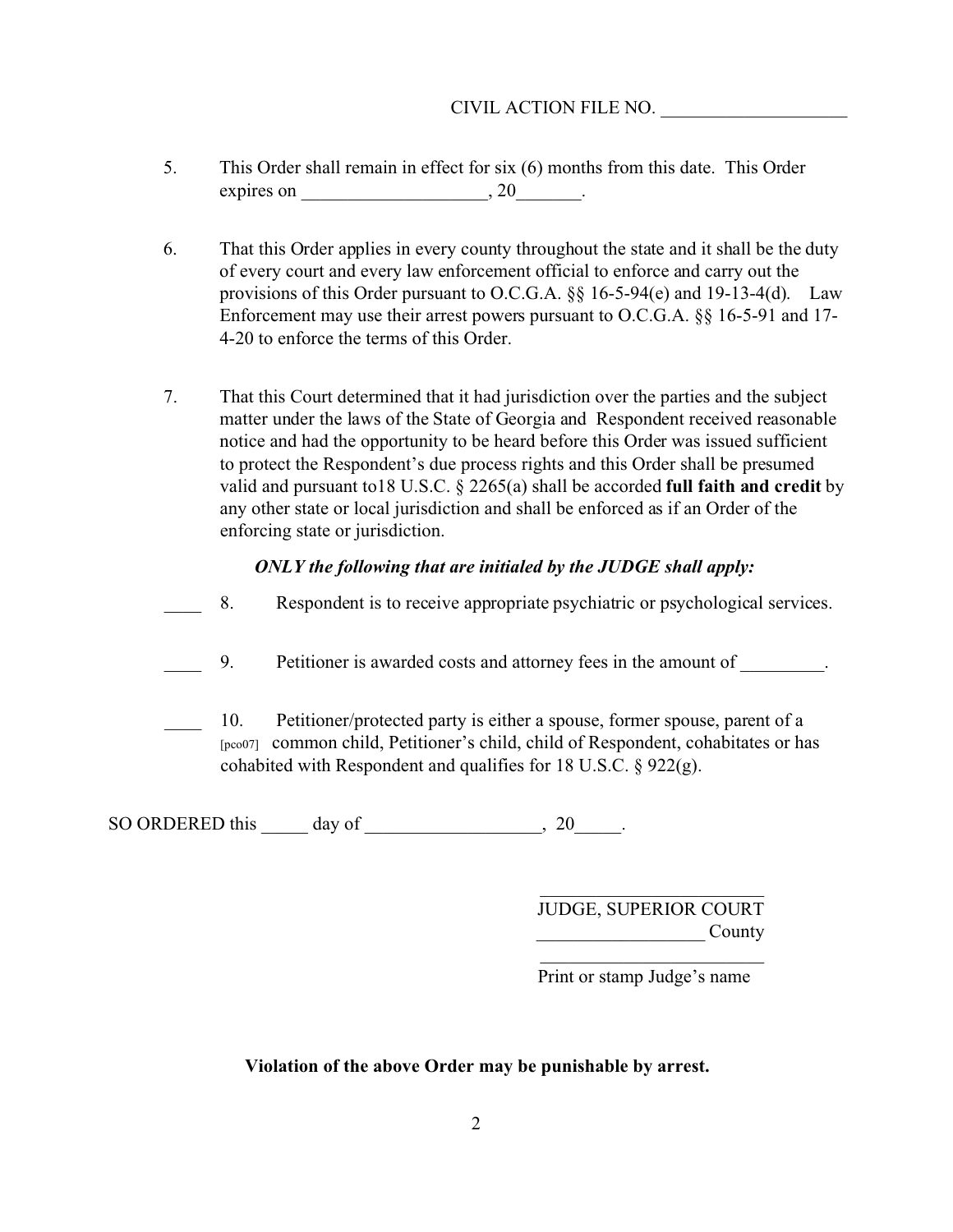### **NOTICE TO RESPONDENT**

- **1. Violation of this Order may result in immediate arrest and criminal prosecution that may result in jail time and/or fines and/or may subject you to prosecution and penalties for contempt of court.**
- **2. This Order shall remain in effect unless specifically superceded by a subsequent Order signed and filed, by operation of law, or by Order of dismissal, whichever occurs first. Only this Court can void, modify or dismiss this Order. Either party may ask this Court to change or dismiss this Order.**
- **3. If after a hearing, of which the Respondent received notice and opportunity to participate, a protective order is issued which restrains Respondent from harassing, stalking or threatening an intimate partner, Respondent is prohibited from possessing, receiving, or transporting a firearm or ammunition which has been shipped or transported in interstate or foreign commerce for the duration of the Order. 18 U.S.C. § 922(g).**
- **4. A person commits the offense of Aggravated Stalking when such person, in violation of a temporary or permanent protective Order prohibiting this behavior follows, places under surveillance, or contacts another person on public or private property for the purpose of harassing and intimidating the other person. This activity can subject the Respondent to arrest and prosecution for felony aggravated stalking, which carries penalties of imprisonment for not less than 1 year nor more than 10 years and a fine of up to \$10,000.00.**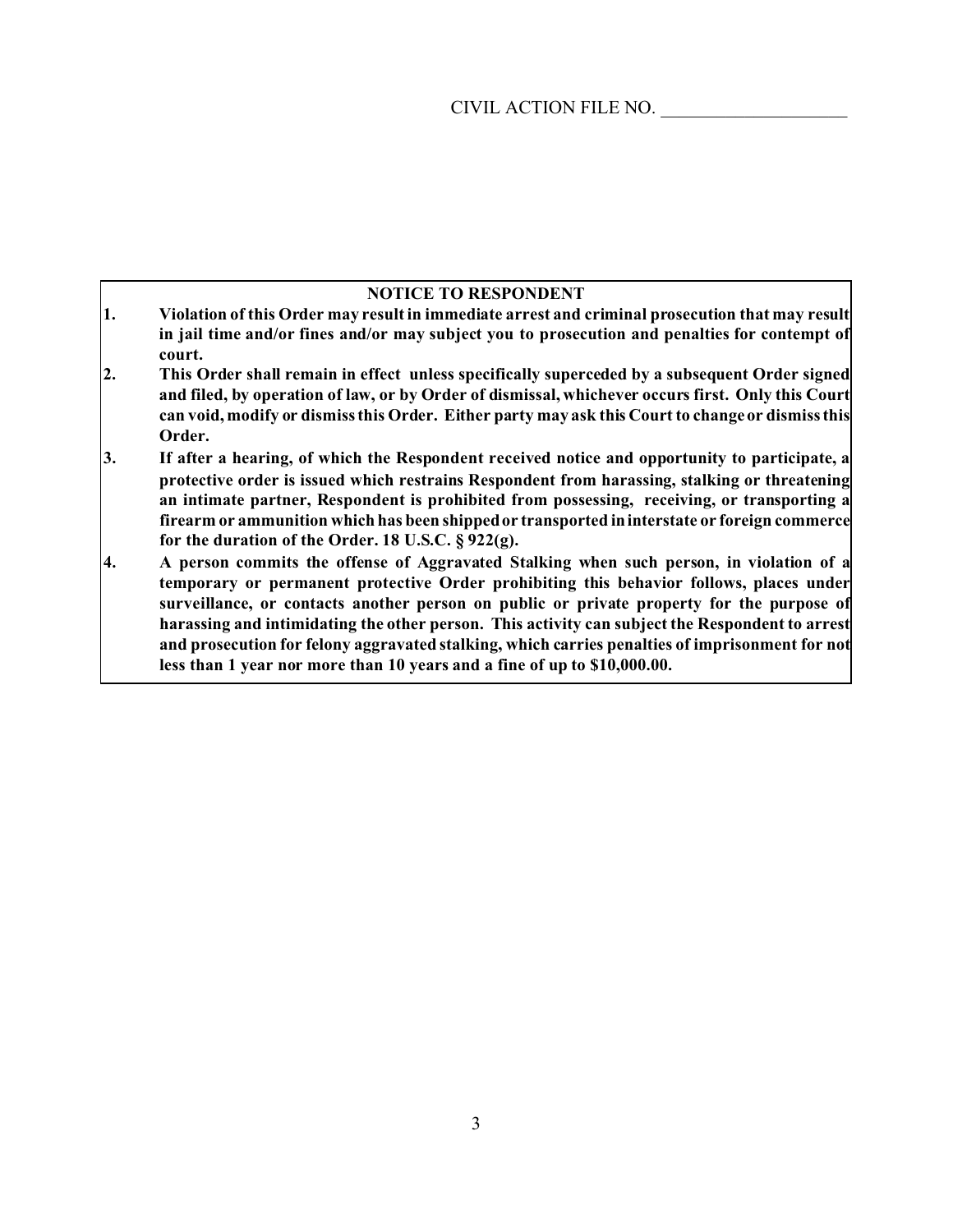## CIVIL ACTION FILE NO. \_\_\_\_\_\_\_\_\_\_\_\_\_\_\_\_\_\_\_\_

Pursuant to O.C.G.A. Section 19-13-3, Petitioner assisted by

Name: \_\_\_\_\_\_\_\_\_\_\_\_\_\_\_\_\_\_\_\_\_\_\_\_\_ Address: \_\_\_\_\_\_\_\_\_\_\_\_\_\_\_\_\_\_\_\_\_\_\_

Telephone: \_\_\_\_\_\_\_\_\_\_\_\_\_\_\_\_\_\_\_\_\_

 $\overline{\phantom{a}}$  , where  $\overline{\phantom{a}}$  , where  $\overline{\phantom{a}}$ 

Note to Judges: This form is promulgated as a Uniform Superior Court Rule under the auspices of O.C.G.A. § 19-13-53. To order a specific provision, please initial in the space provided. The court may delete or otherwise make inoperative any provision in the standardized form which is not supported by the evidence in the case and in order to comply with the court's application of the law and facts to an individual case.